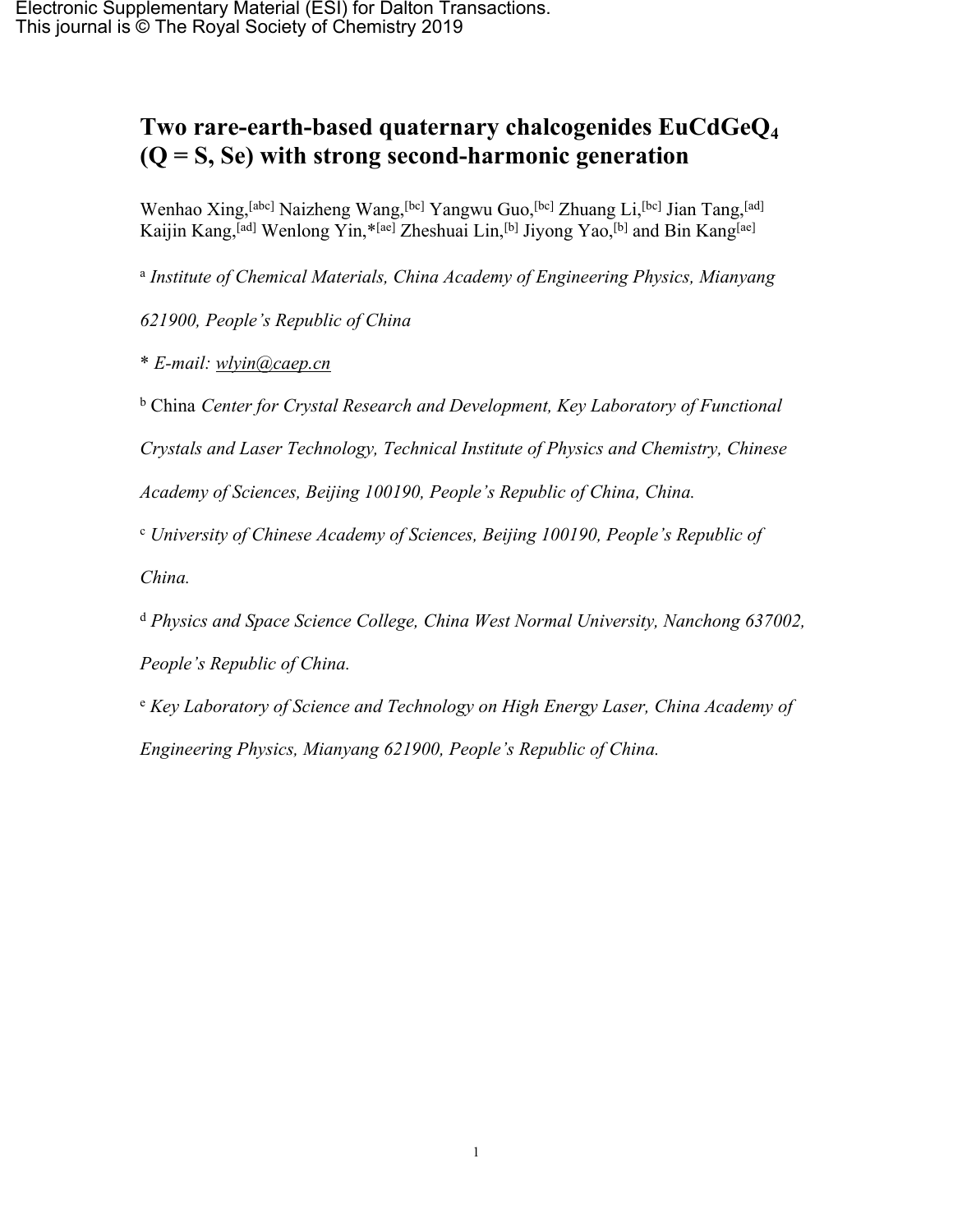

| Number<br>elements | $1 \pmod{96}$ | $2 \pmod{96}$ | $3 \pmod{96}$ | $4 \pmod{6}$ | $5 \pmod{6}$ | $6 \pmod{6}$ |
|--------------------|---------------|---------------|---------------|--------------|--------------|--------------|
| Eu                 | 14.50         | 14.44         | 14.20         | 13.78        | 14.72        | 13.83        |
| C <sub>d</sub>     | 14.27         | 14.15         | 14.50         | 14.30        | 14.72        | 14.59        |
| Ge                 | 15.06         | 15.06         | 15.25         | 17.34        | 13.72        | 14.39        |
|                    | 56.17         | 56.36         | 56.05         | 54.58        | 56.85        | 57.19        |

**Figure S1.** The EDX analysis of EuCdGeS<sub>4</sub>.



**Figure S2.** The EDX analysis of EuCdGeSe<sub>4</sub>.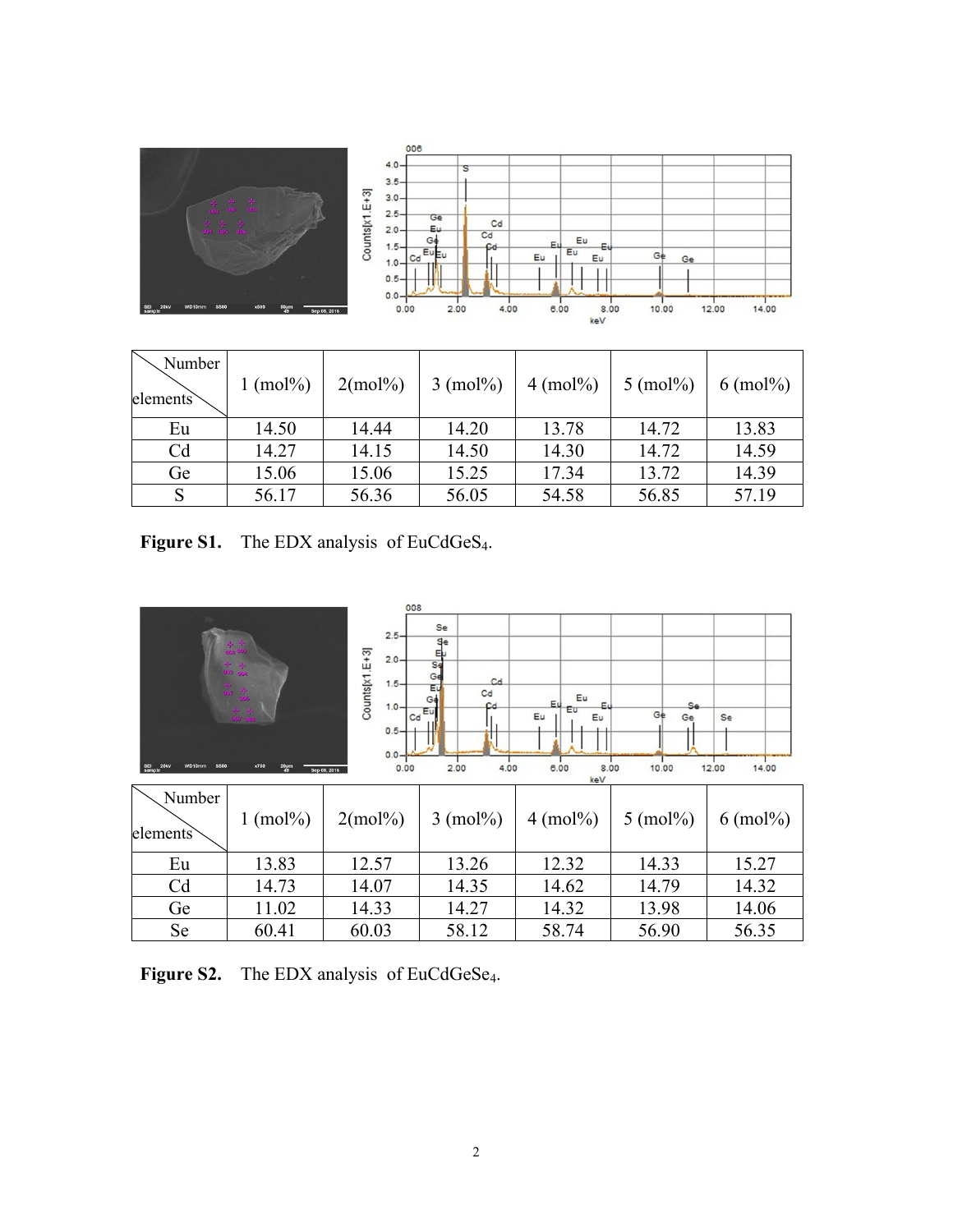

.



**Figure S4.** The calculated band structure and the density of states (DOS) of EuCdGeSe<sub>4</sub>.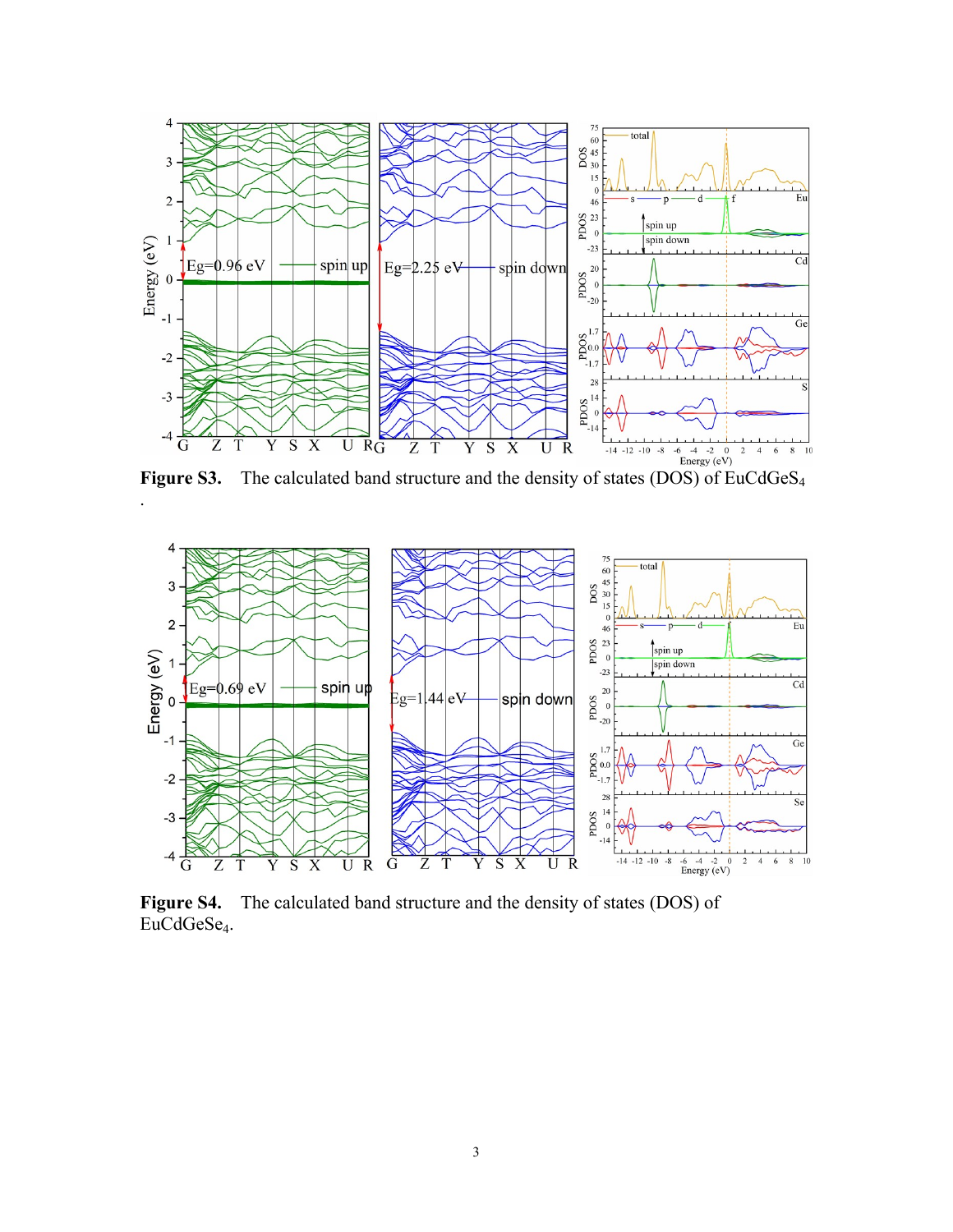## **Synthesis** of  $EuQ$  ( $Q = S$ ,  $Se$ )

The binary materials EuQ ( $Q = S$ , Se) were synthesized by stoichiometric reactions of the elements within the sealed silica tubes. In the preparation of EuQ ( $Q = S$ , Se), the fused-silica tubes were carbon-coated to avoid deleterious reactions with elemental Eu. The tubes were heated to 1273 K for EuS and 1223 K EuSe in 10 h, maintained the temperature for 48 h, and cooling down to room temperature by shuting off the furnace. In order to enhance the crystallinity and purity, regrinding and a repeated heat treatment were necessary for the samples. Eventually, dark powder of EuS and dark red powder of EuSe were obtained. They showed high crystallinity and purity according to the PXRD patterns, which agreed well with patterns simulated from the reported single-crystal structure. [1]



**Figure S5.** Powder XRD patterns of EuQ  $(Q = S, Se)$ .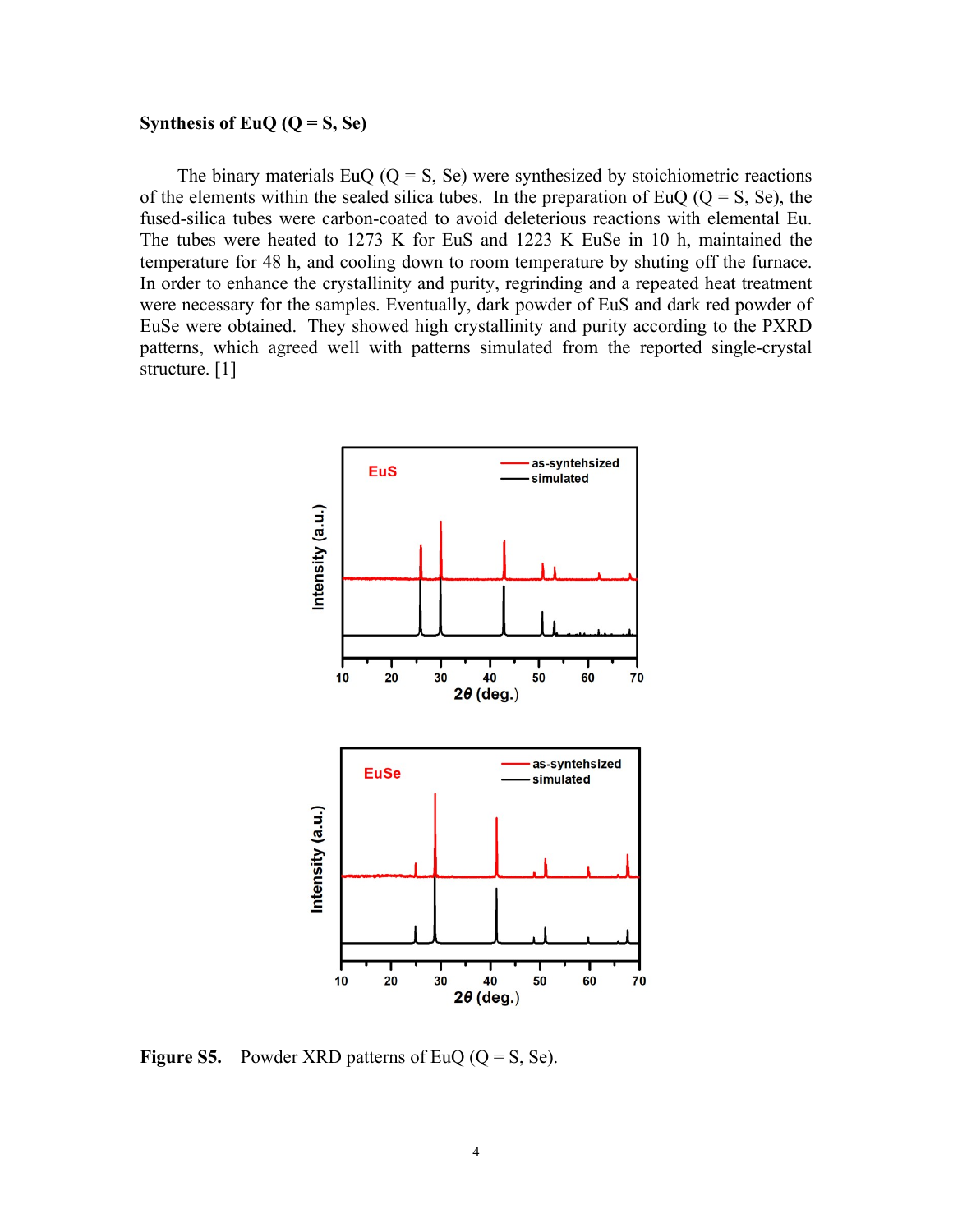| EuCdGeS <sub>4</sub>  | Eu   | C <sub>d</sub> | Ge   | S <sub>1</sub> | S <sub>2</sub>  | S <sub>3</sub>  |
|-----------------------|------|----------------|------|----------------|-----------------|-----------------|
| <b>BVS</b>            | 2.01 | 1.96           | 3.97 | 1.87           | 2.071           | 1.933           |
| EuCdGeSe <sub>4</sub> | Eu   | C <sub>d</sub> | Ge   | Se1            | Se <sub>2</sub> | Se <sub>3</sub> |
| <b>BVS</b>            | 1.78 | 1.91           | 3.90 | 1.86           | 2.26            | 2.11            |

**Table S1.** Bond valence sums for EuCdGeS<sub>4</sub> and EuCdGeSe<sub>4</sub>.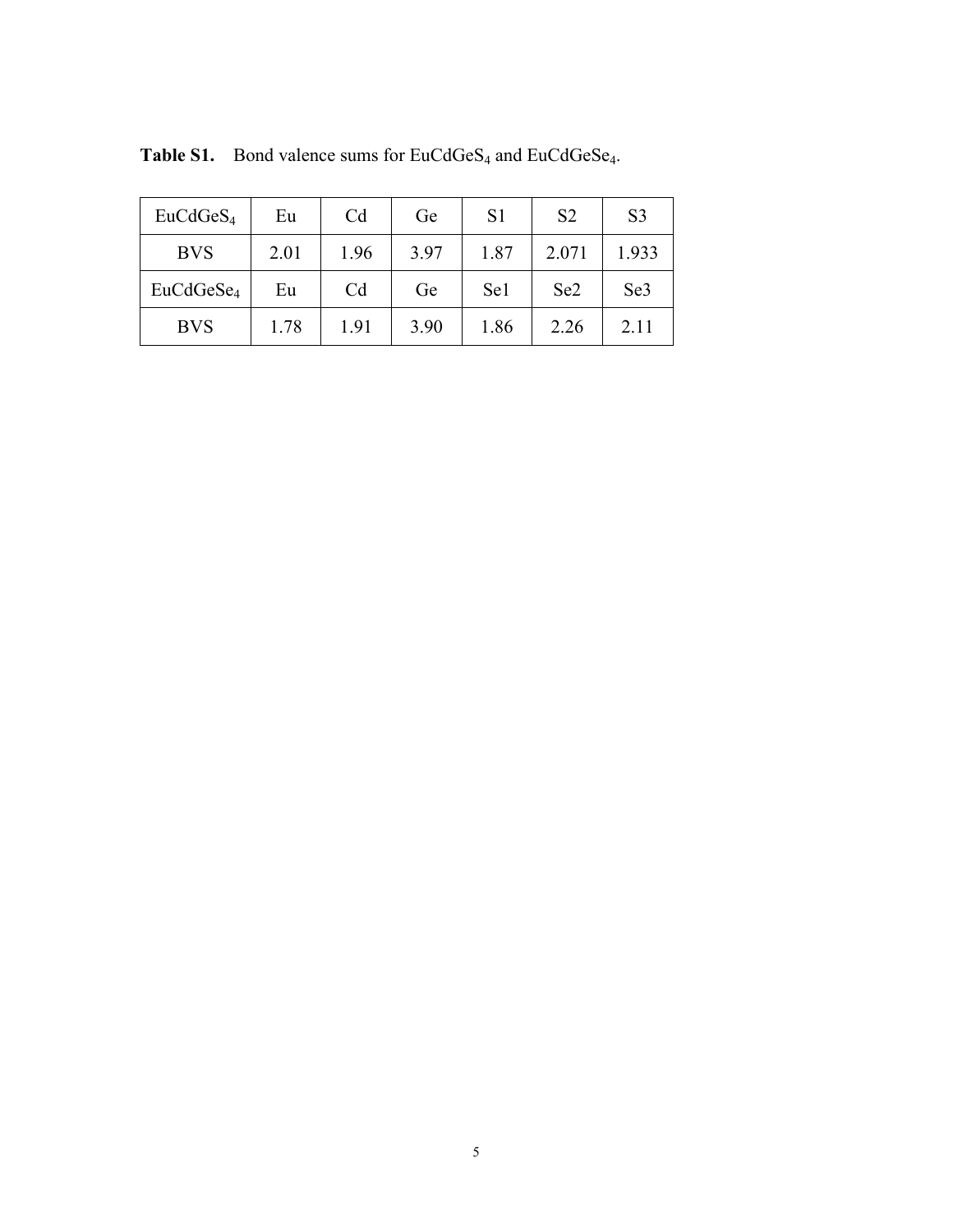| Materials                     | Space<br>Group | Eg<br>(eV) | <b>SHG</b><br>$(\times AgGaS_2)$ | Phase-<br>matching | congruent-melting | Ref.              |
|-------------------------------|----------------|------------|----------------------------------|--------------------|-------------------|-------------------|
| BaZnSiSe <sub>4</sub>         | Ama2           | 2.71       | $1/3@41 - 74$ um                 | $\blacksquare$     |                   | $\lceil 2 \rceil$ |
| BaZnGeSe <sub>4</sub>         | Ama2           | 2.46       | $\mathbf{1}$                     | yes                |                   | $[2]$             |
| BaCdSnS <sub>4</sub>          | Fdd2           | 2.30       | 0.7                              | no                 |                   | $\lceil 3 \rceil$ |
| BaCdSnSe <sub>4</sub>         | Fdd2           | 1.79       | 1.6                              | no                 |                   | [4]               |
| SrCdGeS <sub>4</sub>          | Ama2           | 2.6        | 1.7                              | yes                | 987/946           | [5]               |
| SrCdGeSe <sub>4</sub>         | Ama2           | 1.9        | 5.3                              | yes                | 885/833           | [5]               |
| SrZnSnS <sub>4</sub>          | Fdd2           | 3.37       | $1 \times LiGaS2$                | yes                | N <sub>0</sub>    | [6]               |
| SrCdSnS <sub>4</sub>          | Fdd2           | 2.05       | 1.3                              | yes                | 889/790           | $[7]$             |
| SrCdSnSe <sub>4</sub>         | Fdd2           | 1.54       | 1.5                              | yes                | 786/688           | $[7]$             |
| BaHgGeSe <sub>4</sub>         | Ama2           | 2.49       | 4.7                              | yes                | 732/589           | [8]               |
| SrHgGeSe <sub>4</sub>         | Ama2           | 2.42       | 4.8                              | yes                | 745/684           | [8]               |
| $\beta$ -BaHgSnS <sub>4</sub> | Ama2           | 2.77       | 2.8                              | yes                | no                | [9]               |
| SrHgSnS <sub>4</sub>          | Ama2           | 2.72       | 1.9                              | yes                | no                | $[9]$             |
| BaHgSnSe <sub>4</sub>         | Fdd2           | 1.98       | 5.1                              | yes                | 712/675           | [9]               |
| SrHgSnSe <sub>4</sub>         | Fdd2           | 2.07       | 4.9                              | yes                | no                | [9]               |
| BaMnSnS <sub>4</sub>          | Fdd2           | 1.9        | 1.2                              | yes                | 829/636           | [10]              |
| BaCdGeS <sub>4</sub>          | Fdd2           | 2.58       | 0.3                              | yes                | 921/677           | [10]              |
| EuCdGeS <sub>4</sub>          | Ama2           | 2.5        | 2.6                              | yes                | 997/864           | This<br>work      |
| EuCdGeSe <sub>4</sub>         | Ama2           | 2.25       | 3.8                              | yes                | 882/723           | This<br>work      |

**Table S4. Space groups and optical performances of AIIMIIMIVQ<sup>4</sup> (AII = alkaline-earth metal; MII = Zn, Cd, Hg, Mn; MIV = Si, Ge, Sn; Q = S, Se).**

"-" means no data available.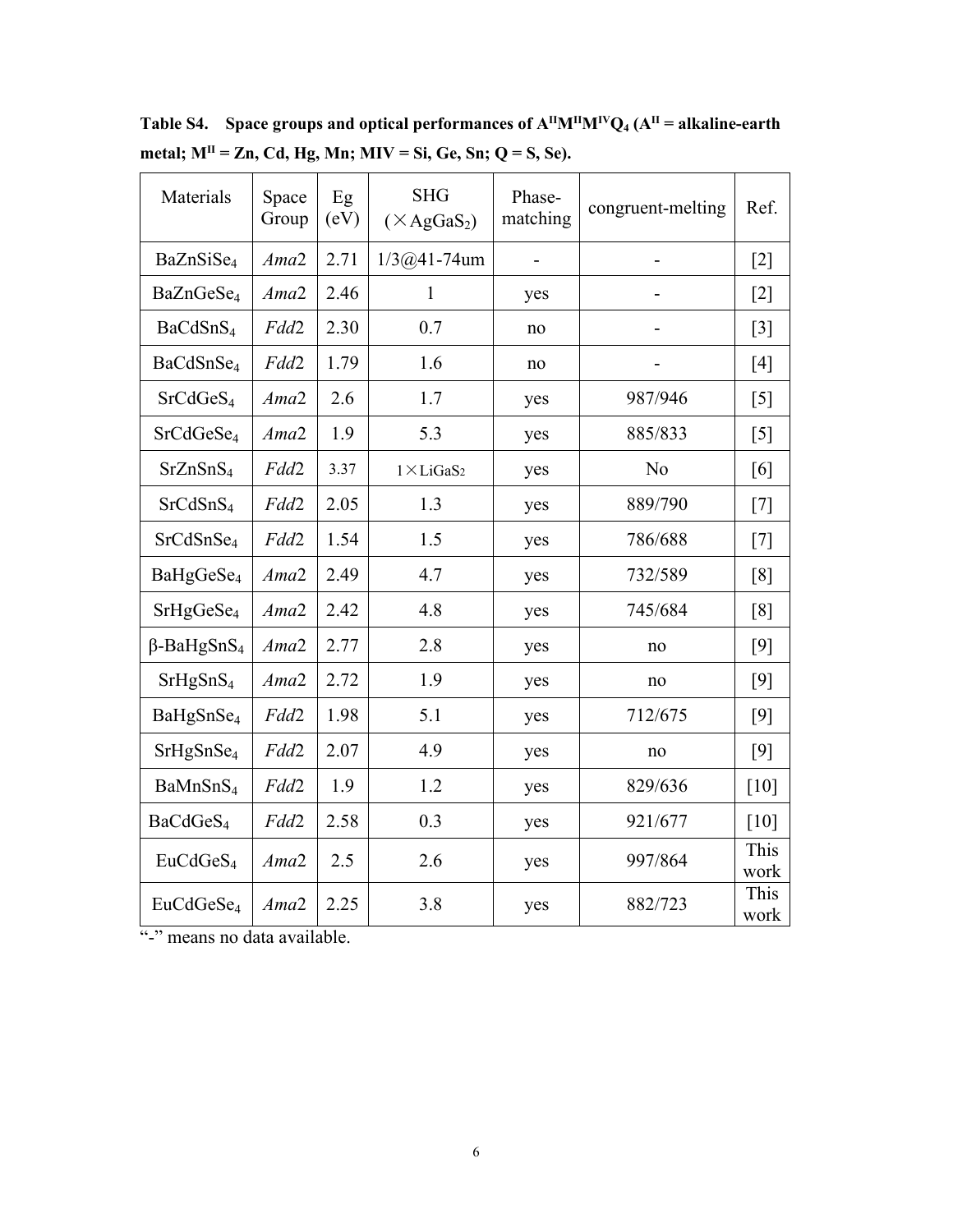|                         | EuCdGeS <sub>4</sub> | EuCdGeS <sub>4</sub> |              |  |
|-------------------------|----------------------|----------------------|--------------|--|
| <b>Bonds</b>            | Length $/$ Å         | <b>Bonds</b>         | Length $/$ Å |  |
| Eu-S1 $(x2)$            | 3.1530               | Eu-Sel $(x2)$        | 3.2114       |  |
| Eu-S1 $(x2)$            | 3.1314               | Eu-Se2 $(x2)$        | 3.2643       |  |
| Eu $-S2$ ( $\times 2$ ) | 3.0106               | Eu-Se2 $(x2)$        | 3.2605       |  |
| Eu $-S3$ ( $\times$ 2)  | 3.1051               | Eu–Se3 $(x2)$        | 3.1405       |  |
| Ge-S1 $(x2)$            | 2.2250               | Ge-Sel               | 2.328        |  |
| $Ge-S2$                 | 2.240                | Ge-S2 $(x2)$         | 2.3657       |  |
| $Ge-S3$                 | 2.191                | Ge-Se3               | 2.379        |  |
| Cd-S1 $(x2)$            | 2.5951               | Cd-Sel               | 2.789        |  |
| $Cd-S2$                 | 2.449                | Cd-Se2 $(x2)$        | 2.6906       |  |
| $Cd - S3$               | 2.670                | $Cd - S3$            | 2.5627       |  |

Table S3. Bond lengths for EuCdGeS<sub>4</sub> and EuCdGeSe<sub>4</sub>.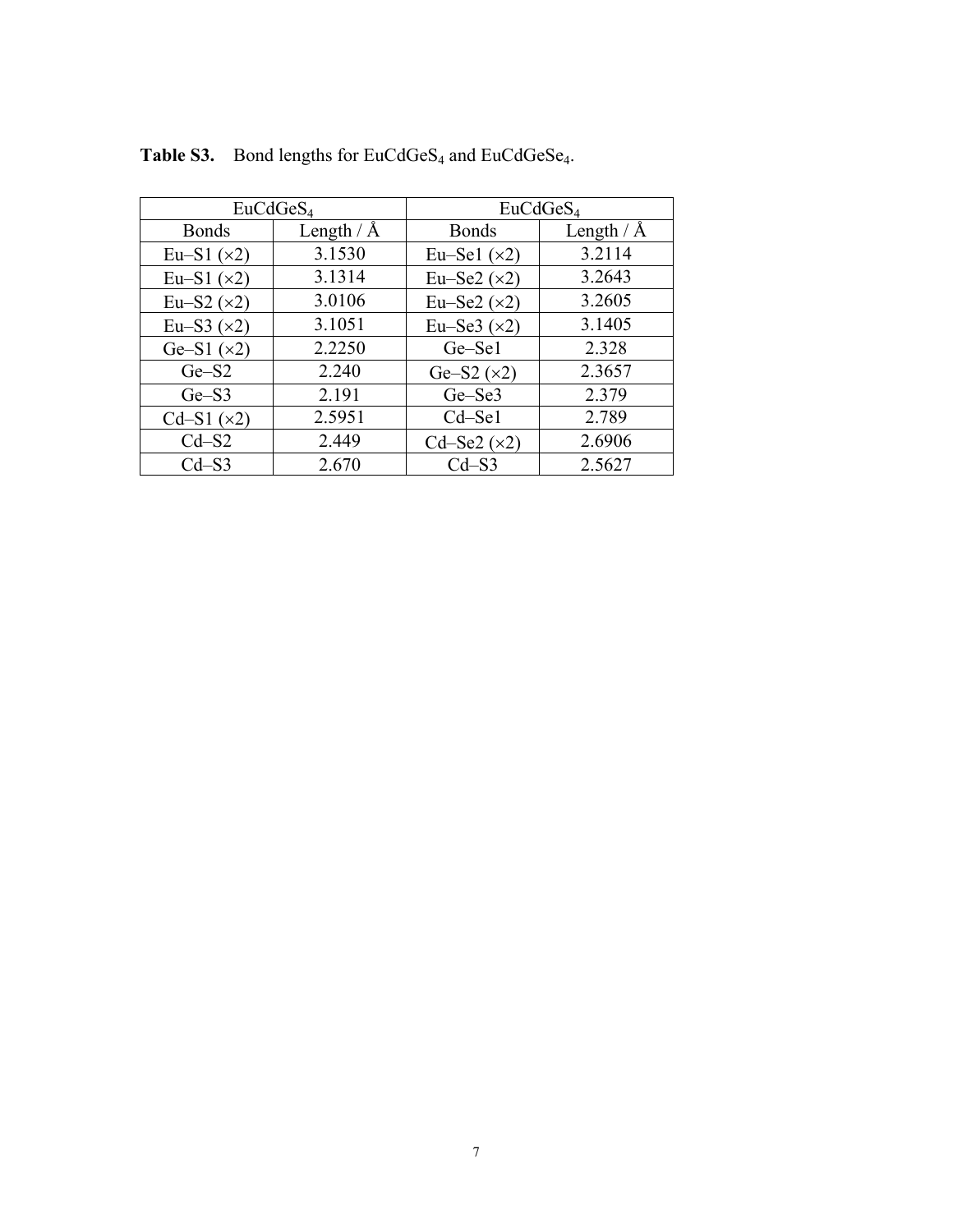| EuCdGeS <sub>4</sub>                                                                                                                                                                                                    |                                                     |                                                                                                       |                    |  |  |  |  |
|-------------------------------------------------------------------------------------------------------------------------------------------------------------------------------------------------------------------------|-----------------------------------------------------|-------------------------------------------------------------------------------------------------------|--------------------|--|--|--|--|
| <b>Bonds</b>                                                                                                                                                                                                            | Angle $/$                                           | <b>Bonds</b>                                                                                          | Angle $/$          |  |  |  |  |
| $S1$ —Eu— $S1$ <sup>i</sup>                                                                                                                                                                                             | 70.424                                              | $S3^{iv}$ -Eu- $S1^{iii}$                                                                             | 79.64              |  |  |  |  |
| $S1$ —Eu— $S1$ <sup>iii</sup>                                                                                                                                                                                           | 146.82                                              | $S3^v$ —Eu—S1                                                                                         | 87.84              |  |  |  |  |
| $S1^{ii}$ - Eu - $S1$                                                                                                                                                                                                   | 103.38                                              | $S3^{iv}$ -Eu- $S1$                                                                                   | 33.43              |  |  |  |  |
| $S2$ —Eu—S1 <sup>i</sup>                                                                                                                                                                                                | 131.74                                              | $S3^{\text{iv}}$ -Eu- $S3^{\text{v}}$                                                                 | 116.78             |  |  |  |  |
| $S2ii$ -Eu- $S3v$                                                                                                                                                                                                       | 148.86                                              | S1iii-Ge-S1vii                                                                                        | 105.02             |  |  |  |  |
| $S2$ -Eu- $S2$ <sup>ii</sup>                                                                                                                                                                                            | 131.44                                              | $S1$ <sup>vii</sup> <sub>-Ge-S2</sub>                                                                 | 105.84             |  |  |  |  |
| $S2$ —Eu— $S1$ <sup>iii</sup>                                                                                                                                                                                           | 70.56                                               | $S3$ —Ge— $S1$ <sup>iii</sup>                                                                         | 117.12             |  |  |  |  |
| $S2$ —Eu— $S1$ <sup>ii</sup>                                                                                                                                                                                            | 74.07                                               | $S3 - Ge - S2$                                                                                        | 104.85             |  |  |  |  |
| $S2$ —Eu— $S3v$                                                                                                                                                                                                         | 64.86                                               | $S1^x$ -Cd -S1 <sup>ix</sup>                                                                          | 85.74              |  |  |  |  |
| $S1^i$ -Eu- $S1$ <sup>iii</sup>                                                                                                                                                                                         | 132.24                                              | $S1^{ix}-Cd$ -S3xi                                                                                    | 93.85              |  |  |  |  |
| $S2ii$ -Eu- $S1ii$                                                                                                                                                                                                      | 76.38                                               | $S2 - Cd - S1x$                                                                                       | 135.12             |  |  |  |  |
| $S3^{iv}$ Eu $-S1^i$                                                                                                                                                                                                    | 75.85                                               | $S2 - Cd - S3xi$                                                                                      | 99.54              |  |  |  |  |
|                                                                                                                                                                                                                         |                                                     | Symmetry codes: (i) -x, -y-1/2, z-1/2; (ii) -x, -y, z; (iii) x, y+1/2, z-1/2; (iv) -x, -y+1/2, z-1/2; |                    |  |  |  |  |
| (v) x, y-1/2, z-1/2; (vi) x, y, z-1; (vii) -x+1/2, y+1/2, 100 z-1/2; (viii) x, y,                                                                                                                                       |                                                     |                                                                                                       |                    |  |  |  |  |
| $z+1$ ; (ix) x, y+1/2, z+1/2; (x) -x+1/2, y+1/2, z+1/2; (xi) x, y-1/2, z+1/2; (xii)                                                                                                                                     |                                                     |                                                                                                       |                    |  |  |  |  |
|                                                                                                                                                                                                                         | $x+1/2$ , -y, z; (xiii) $x+1/2$ , -y+1/2, $z+1/2$ . | EuCdGeSe <sub>4</sub>                                                                                 |                    |  |  |  |  |
| <b>Bonds</b>                                                                                                                                                                                                            |                                                     | <b>Bonds</b>                                                                                          |                    |  |  |  |  |
| Seli-Eu-Sel                                                                                                                                                                                                             | Angle $/$<br>119.31                                 | Se3-Eu-Se2                                                                                            | Angle $/$<br>74.24 |  |  |  |  |
| Se1-Eu-Se2                                                                                                                                                                                                              | 86.84                                               | $Se3i$ -Eu- $Se2iii$                                                                                  | 72.48              |  |  |  |  |
| Se1-Eu-Se2iii                                                                                                                                                                                                           | 76.73                                               | Se3i-Eu-Se2i                                                                                          | 74.25              |  |  |  |  |
| Seli-Eu-Se2i                                                                                                                                                                                                            | 86.84                                               | Se3-Eu-Se3i                                                                                           | 130.13             |  |  |  |  |
| Se1i-Eu-Se2iii                                                                                                                                                                                                          | 79.33                                               | Sel-Ge-Se2v                                                                                           | 117.03             |  |  |  |  |
| Sel-Eu-Se2i                                                                                                                                                                                                             | 132.37                                              | Sel-Ge-Se2iv                                                                                          | 117.03             |  |  |  |  |
| Se2iii-Eu-Se2ii                                                                                                                                                                                                         | 131.53                                              | Sel-Ge-Se3ii                                                                                          | 104.41             |  |  |  |  |
| Se2-Eu-Se2iii                                                                                                                                                                                                           | 148.17                                              | $Se2iv$ - Ge - Se2v                                                                                   | 105.46             |  |  |  |  |
| Se2-Eu-Se2ii                                                                                                                                                                                                            | 69.711                                              | Se2v-Ge-Se3ii                                                                                         | 105.94             |  |  |  |  |
|                                                                                                                                                                                                                         |                                                     |                                                                                                       |                    |  |  |  |  |
| Se2i—Eu—Se2<br>Se3-Eu-Se1                                                                                                                                                                                               | 104.46                                              | Se2iii—Cd—Se1<br>Se2xii—Cd—Se2iii                                                                     | 94.35              |  |  |  |  |
|                                                                                                                                                                                                                         | 150.06                                              |                                                                                                       | 88.80              |  |  |  |  |
| $Se3i$ -Eu-Sel<br>Se3-Eu-Se2iii                                                                                                                                                                                         | 63.85                                               | Se3xiii—Cd—Se1<br>Se3xiii—Cd—Se2iii                                                                   | 98.69              |  |  |  |  |
|                                                                                                                                                                                                                         | 130.32                                              |                                                                                                       | 133.69             |  |  |  |  |
| $Se3i$ -Eu- $Se2$                                                                                                                                                                                                       | 75.83                                               |                                                                                                       |                    |  |  |  |  |
| Symmetry codes: (i) -x+1, -y, z; (ii) -x+1, -y+1/2, z-1/2; (iii) x, y-1/2, z-1/2; (iv) x, y, z-1; (v)<br>$-x+3/2$ , y, z-1; (vi) $x+1/2$ , -y, z; (vii) x, y+1/2, z+1/2; (viii) x, y, z+1; (ix) x-1/2, -y, z; (x) -x+1, |                                                     |                                                                                                       |                    |  |  |  |  |
| $-y+1/2$ , $z+1/2$ ; (xi) $-x+1$ , $-y$ , $z+1$ ; (xii) $-x+3/2$ , $y-1/2$ , $z-1/2$ ; (xiii) $-x+1$ , $-y$ , $z-1$ .                                                                                                   |                                                     |                                                                                                       |                    |  |  |  |  |

Table S4. Selected bond angles for EuCdGeS<sub>4</sub> and EuCdGeSe<sub>4</sub>.